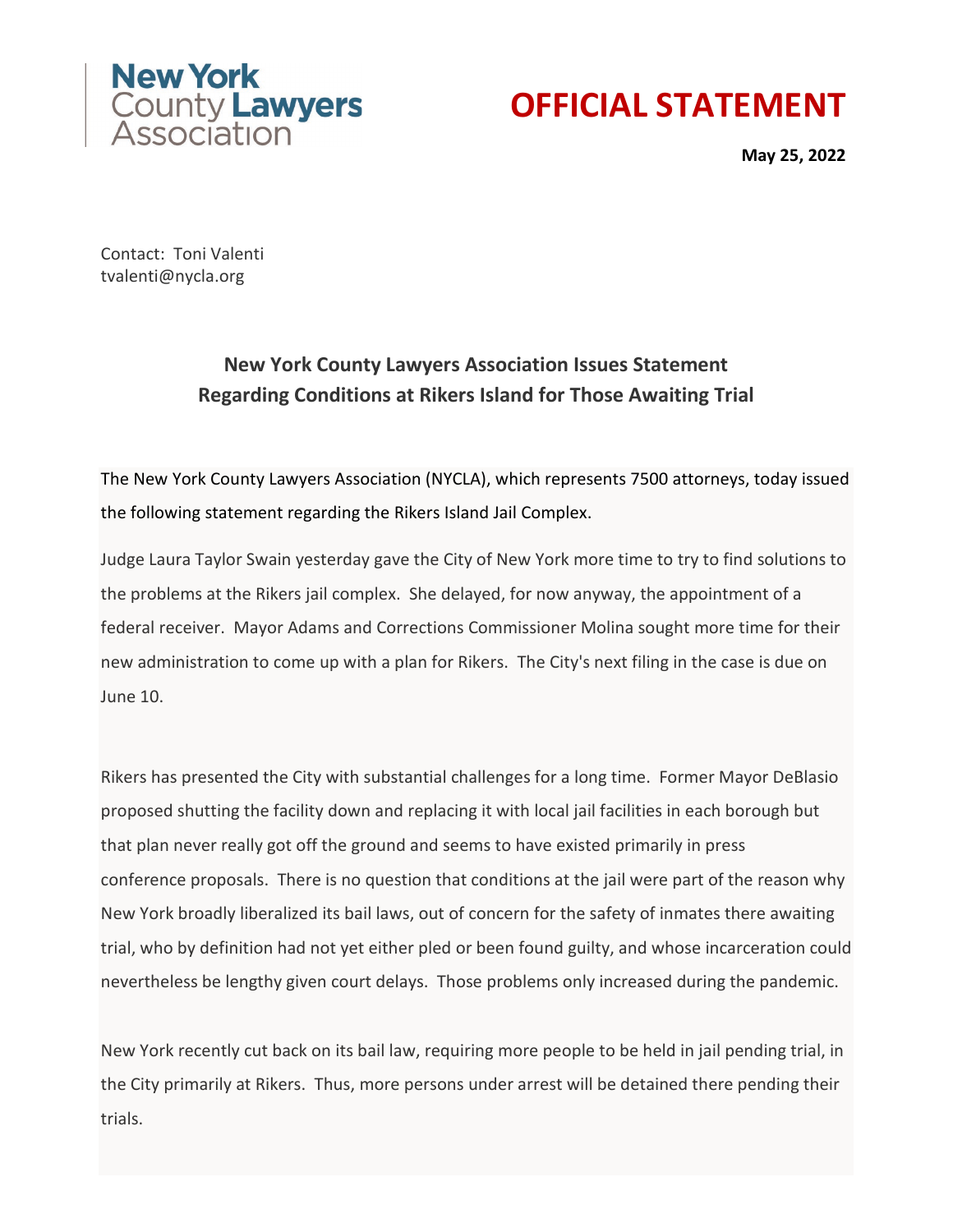It is understandable that Mayor Adams and Commissioner Molina want more time to propose their own solutions to the challenges that Rikers presents, and to avoid a federally appointed receiver who would supervise their work. But the delays in dealing with these issues have been substantial and cannot go on forever.

We also understand Judge Swain's reluctance to appoint a receiver for the facility. There is already a federally appointed monitor, and the history of receiverships in other prison cases to deal with unconstitutional conditions nationwide has proven to be problematic. Remedies over such violations at jail facilities are difficult for judges and receivers to implement as a practical matter.

It is self-evident, however, that inmates awaiting trial are entitled to a safe environment, free from physical danger and death, with adequate nutritious food and access to health care. These have not been consistently provided. Those awaiting trial are also entitled to a secure environment controlled by the Rikers staff, who themselves can be counted on to be adequately supervised and monitored so they help provide appropriate conditions of incarceration free from violence. But these rights have not always been fulfilled. Inmate-on-inmate violence persists, there is too much gang influence within the facility, corrections officers themselves too often resort to violence of their own, or abdicate their basic responsibilities including accurate reporting, health care has been inconsistent at best and oftentimes inmates are allowed to go hungry, not necessarily to starve them deliberately but out of a basic condition of general overall disfunction at the facility.

We would be remiss if we did not also point out the problems presented by the union at Rikers. The Corrections Officers Association often suffers from an absenteeism rate as high as one-third. One can easily see how, in the face of such rates of absenteeism, gangs end up exercising undue influence and control as such an understaffed jail. There is no question that Covid presented unique challenges at an over-crowded prison facility, but a union that calls itself the representatives of New York City's Boldest should not tolerate, much less encourage and support, such bold disregard for their duties. This disregard has apparently been without consequence, so others are responsible as well.